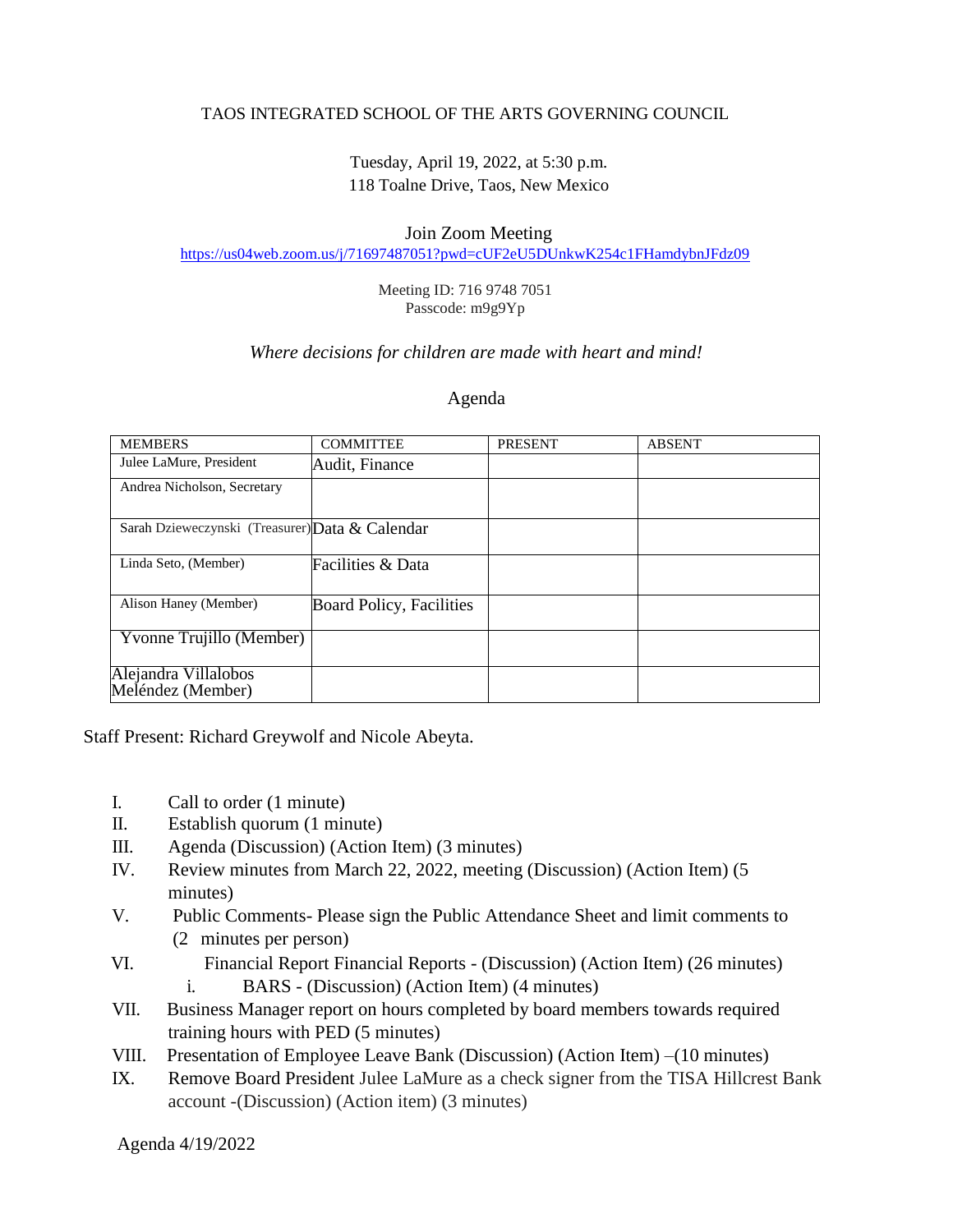- X. Addition of board member as a check signer for TISA at Hillcrest Bank account. (Discussion) (Action item) (3 minutes)
- XI. Announcements (2 minutes)
- XII. Voting for new officers (Discussion) (Action Item) (5 minutes)
- XIII. Assigning of new committee members (7 minutes)
- XIV. Reading of Black Education Act. (5 minutes)
- XV. Presentation of BMEP (Bilingual Multicultural Education Program) Grant- (Discussion) (Action Item) (3 minutes)
- XVI. Presentation of grants for the Arts (Finance Art Education Act) (Discussion) (Action Item) (3 minutes)
- XVII. Presentation of Title I (Discussion) (Action Item) (3 minutes)
- XVIII. Presentation on 2022-23 Academic Calendar (Discussion) (Action Item) (4 minutes)
- XIX. Report from Equity Council (Discussion) (3 minutes)
- XX. Committee Reports (10 minutes)
	- Audit
	- Finance
	- Calendar
	- Data ((Data report from Istation for lower grades)
	- Board Policy Report
	- Facilities (report from facilities)
- XXI. Director's Report: (5 minutes)
	- Progress towards annual goals
	- Information on how to access Global Initiatives for anti-biased training.
- XXII. Announcements (2 minutes)
- XXIII. Items for next month's agenda (Discussion) (2 minutes)
- XXIV. Review date of next meeting: (1 minute)
- XXV. Adjournment (Action Item) (1 minute)

*If you are an individual with a disability who is in need of a reader, amplifier, qualified sign language interpreter, or any other form of auxiliary aid or service to attend or participate in the hearing or meeting, please contact Rich Greywolf at 575- 779-9311 least one (1) week prior to the meeting or as soon as possible. Public documents, including the agenda and minutes, can be provided in various accessible formats. Please contact Rich Greywolf at 575-779-9311 if a summary or other type of accessible format is needed.*